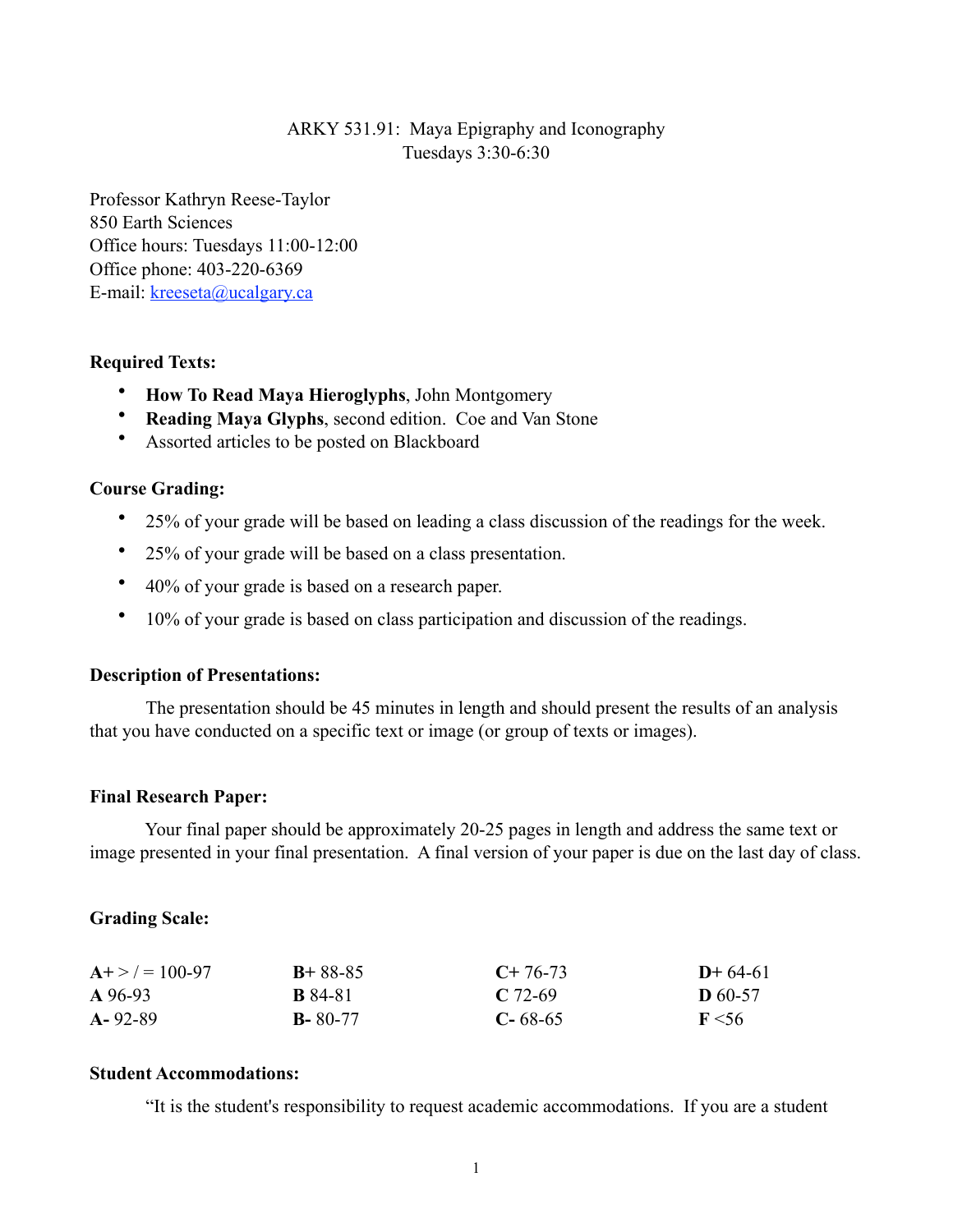with a documented disability who may require academic accommodation and have not registered with the Disability Resource Centre, please contact their office at 220-8237. Students who have not registered with the Disability Resource Centre are not eligible for formal academic accommodation. You are also required to discuss your needs with your instructor no later than fourteen (14) days after the start of this course."

## **DEPARTMENT OF ARCHAEOLOGY**

# **STATEMENT OF INTELLECTUAL HONESTY (With thanks to the Department of Anthropology for use of their Statement of Intellectual Honesty as our guide.)**

Intellectual honesty is the cornerstone of the development and acquisition of knowledge. Knowledge is cumulative and further advances are predicated on the contributions of others. In the normal course of scholarship, these contributions are apprehended, critically evaluated and utilized as a foundation for further inquiry. Intellectual honesty demands that the contribution of others be acknowledged.

Essentially, plagiarism is a form of cheating that involves submitting or presenting work in a course as if it were the student's own done expressly for that particular course when, in fact, it is not. Most commonly plagiarism exists when:

- the work submitted or presented was done, in whole or in part, by an individual other than the one submitting or presenting the work (this includes having another person impersonate the student or otherwise substituting the work of another for one's own in an examination or test).
- parts of the work are taken from another source without references to the original author.
- the whole work is copied from another source and/or
- a student submits or presents work in one course which has also been submitted in another course (even though it may be entirely the work of that student) without the express consent of the instructors of the courses concerned.

While it is recognized that scholarly work often involves reference to the ideas, data and conclusions of other scholars, intellectual honesty requires that such references be explicitly and clearly noted. Plagiarism is an extremely serious academic offense.

The elementary rules of quotation and paraphrase are given below. There are further details and conventions of punctuation that you will need to look up in a manual of style, but observance of these rules should assure compliance with contemporary standards of intellectual honesty.

• If you use more than four words from any source, put them in quotation marks and identify the source with a reference.

EXAMPLE: